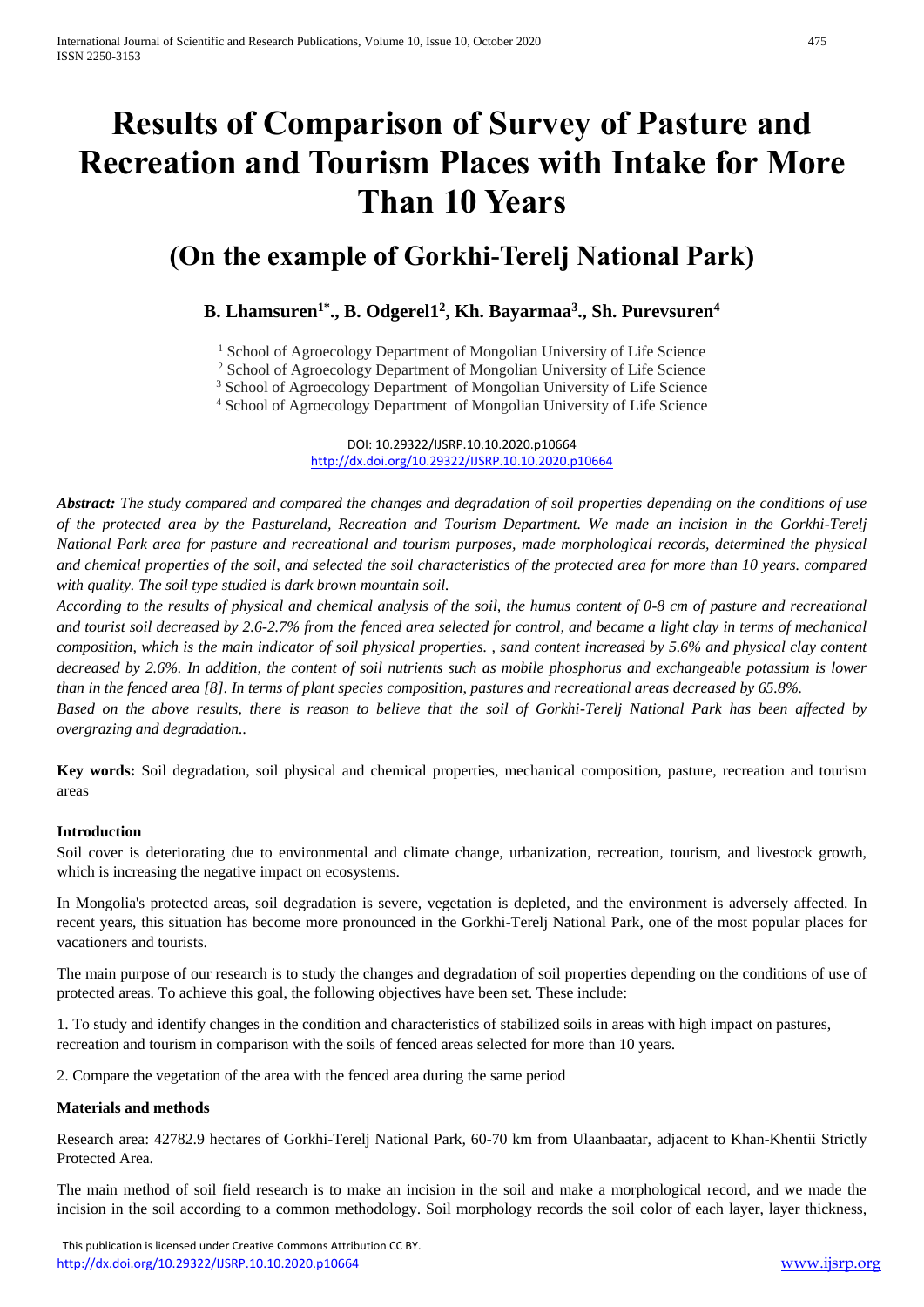structure, density, moisture, carbonate, petrification, plant root distribution, location, and layer shift. The ingestion of soil from the pasture will depend upon the duration of the visit and to an extent on the age of the individual (Environmental Protection Agency, 1996). Van Wijnen et al. (1990) report that soil intake by children on a camp site ranges from 30 to 200 mg per 24 h, while Haas (2000) estimates ingestion per working day by agricultural workers to have a median value of approximately 10 mg. When performing chemical risk assessments, the United States Environmental Protection Agency assumes a daily soil ingestion rate of 200 mg for each 24-h period (EPA, 1996). In this study, two scenarios with different amounts of soil ingested by humans are considered. The first involves a 24-h stay including an overnight camp and uses the soil ingestion data of van Wijnen et al. (1990) and the second involves a day visit (8 h) and uses the data supplied by Haas (2000). The physical and chemical properties of the soil were performed by the following methodology. These include:

• Physical properties of the soil: The mechanical composition of the soil was determined by the Kaczynski method, the volume of the soil by the cylinder, the density of the solid part of the soil by the pycnometer method and the soil porosity by the calculation method. The pycnometer method is used for determination of specific gravity of **soil** particles of both fine grained and coarse grained **soils**. The determinination of specific gravity of **soil** will help in the calculation of void ratio, degree of saturation and other different **soil** properties• Soil chemical properties: Soil reaction environment was determined by Potentiometric method, Soil humus was determined by Turing method, Mobile phosphorus and Potassium exchange was determined by Machiginy method.

• The following methods of statistical processing of field and laboratory research materials were widely used. Mathematical modeling methods, numerical data summarization, statistical generalization, test, interval and SPSS statistics 22 software were developed.

# **Results and Discussion**

We determined the physical and chemical properties of the soils of pastureland and recreation and tourism areas and the composition of plant species, and compared them with the soils of the fenced area selected as the main results (Table 1-4).

| Study area       | Sampling depth (cm) | Soil density $(g/cm3)$ | Porosity $(\%)$ |
|------------------|---------------------|------------------------|-----------------|
| Intake protected | $0 - 8$             | $1.08 \pm 0.08$        | $59 + 54.1$     |
| (Control)        | $10-16$             | $1.15 \pm 0.04$        | $57.2 \pm 53.9$ |
|                  |                     |                        |                 |
| Pastureland      | $0 - 8$             | $1.24 \pm 0.06$        | $53.9 \pm 52.9$ |
| recreation and   | $10-16$             | $1.32 \pm 0.03$        | $53.9 \pm 52.9$ |
| tourism place    |                     |                        |                 |

Table 1. Comparison of physical properties of soil in the study area

According to the above results,  $1.24 \text{ g / cm}$  or  $0.16 \text{ g / cm}$  in the 0-8 cm layer of compacted dark brown mountain soil and 0.16  $g / cm3$  in the indoor area and 1.32 g / cm3 or 0.17 g in the 10-16 cm depth. / cm3. In addition, the total porosity of 0-8 cm of soil in pasture, recreation and tourism areas was 5.1% lower than the same period, and 5.2% less in 10-16 cm. This shows that the soils of pastures and recreational areas have become denser due to human, livestock and technical degradation.

| Study<br>Area                                  | Sampling depth (cm) |            |                    |               |               | Mechanical particles (%), |           |            | Particle size (mm)             |              |           |
|------------------------------------------------|---------------------|------------|--------------------|---------------|---------------|---------------------------|-----------|------------|--------------------------------|--------------|-----------|
|                                                |                     | $1 - 0.25$ |                    | $0.25 - 0.05$ | $0.05 - 0.01$ | $0.01 - 0.005$            |           |            | $0.005 - 0.001 < 0.001 < 0.01$ |              |           |
| Intake                                         |                     | $0 - 8$    | 10.9               | 32            | 26.1          | 13.9                      | 7.5       | 9.4        | 30.8                           |              | (Control) |
| $10-16$                                        | 11.8                |            | 29.5               | 26.7          | 15            | 6.1                       | 10.6      | 31.7       |                                |              |           |
| Pastureland<br>recreation and<br>tourism place |                     |            | $0 - 8$<br>$10-16$ | 19.8<br>19.9  | 28.7<br>32.1  | 27.1<br>25.6              | 10<br>9.3 | 7.6<br>7.2 | 6.8<br>5.0                     | 24.4<br>21.5 |           |

Table 2. Mechanical composition of soil in the study area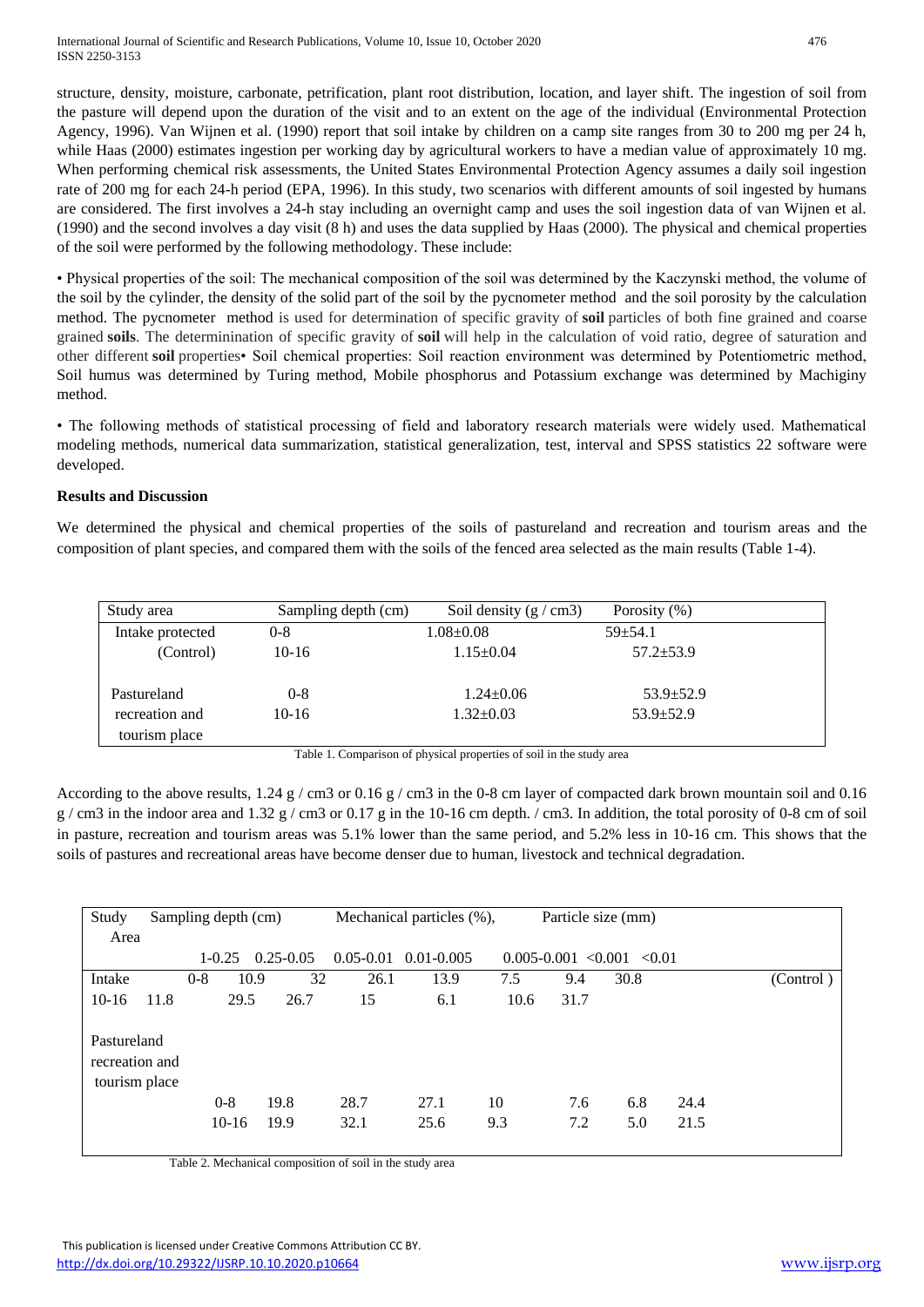International Journal of Scientific and Research Publications, Volume 10, Issue 10, October 2020 477 ISSN 2250-3153

As for the mechanical composition of the soil, N. A. According to Kaczynski's classification, the content of physical clay (<0.01) mm) in the fenced area decreased by 30.8-31.8% or medium loam in the upper layers of the soil, and by 6.4-10.2% in the upper layers of pasture and recreation areas. This is a sign that the mechanical composition of the soil has deteriorated.

| Study                                          | Sampling           | $\mathbf n$ | pH                 | Salinity                            |                                | Compost        |                                                       |          | <b>Nutrients</b> |
|------------------------------------------------|--------------------|-------------|--------------------|-------------------------------------|--------------------------------|----------------|-------------------------------------------------------|----------|------------------|
| Area                                           | depth (cm)         |             |                    | (% )                                |                                | content $(\%)$ |                                                       |          | mg/100gr         |
|                                                |                    |             |                    |                                     |                                |                |                                                       | $P_2O_5$ | $K_2O$           |
| Intake                                         | $0 - 8$            |             | $6.69 \pm 0.17$    | $0.036 \pm 0.03$                    | $4.7 \pm 1.29$                 | $2.2 \pm 0.36$ | $50.8 \pm 9.05$                                       |          |                  |
| protected                                      | $10-16$            |             | 24 $6.58 \pm 0.08$ | $0.024 \pm 0.02$                    | $3.6 \pm 0.40$                 | $2.1 \pm 0.22$ | $43.5 + 5.71$                                         |          |                  |
| (Control)                                      |                    |             |                    |                                     |                                |                |                                                       |          |                  |
| Pastureland<br>recreation and<br>tourism place |                    |             |                    |                                     |                                |                |                                                       |          |                  |
|                                                | $0 - 8$<br>$10-16$ |             | $6.51 \pm 0.15$    | $6.53 \pm 0.15$<br>$0.057 \pm 0.04$ | $0.073 \pm 0.04$<br>$1.0+0.40$ | $2.0+0.46$     | $1.9\pm0.25$ 38.9 $\pm6.07$<br>$1.6+0.27$ 34.1 + 10.5 |          | 24               |

Table 3. Chemical properties of soil in the study area

From the above results, there is no significant difference in the soil reaction environment in the fenced area and the pasture, recreation and tourism area is slightly acidic, but the salt content is 0.033-0.037% higher than the fenced area in the 0-8 cm layer of the pasture, recreation and tourism area. is. This indicates that the soils of pastures and recreational and tourism areas are prone to salinization.

Fertility indicators, such as mobile phosphorus and potassium, also vary in fenced and pasture, recreational and tourism areas. The mobile phosphorus content is 0.3 mg lower and the potassium content is 11.1 mg lower than the fenced area in the 0-8 cm layer of pasture, recreation and tourism soil, which indicates a decrease in the content of these substances in the pasture and recreation area. The concentration of E. coli O157 in faeces is the most important parameter and has a positive correlation. This demonstrates that as the concentration increases, then the probability of infection also increases. The type of visit also shows an important positive correlation. For longer visits (24-h camp), the probability of infection increases due to increased ingestion of soil quantity and hence increase in numbers of pathogen ingested. The host susceptibility (the probability of infection by a single organism) defined in the dose – response model is an important parameter and is also positively correlated. This result is expected because the greater the susceptibility of the individual then the greater the probability of infection. The other positively correlated variables are less important and it is worth noting that this includes duration of time the animals are on the field. It can be seen from Fig. 2a that the build-up of pathogen on the pasture does not increase at a significant rate once the cattle have been on the field for more than 8 –9 days and hence the low correlation result was expected.

In order to determine whether there is a change in the vegetation cover of the surveyed area, we compared the plant species with a total of 6 iterations of geobatonic records in fenced and pasture, recreation and tourism areas (Table 4).

|       |                 | <b>Intake</b>            |               | Pastureland |      |  |  |  |  |
|-------|-----------------|--------------------------|---------------|-------------|------|--|--|--|--|
|       |                 | recreation and           |               |             |      |  |  |  |  |
| $N_2$ | Plants          |                          | tourism place |             |      |  |  |  |  |
|       |                 |                          |               |             |      |  |  |  |  |
|       |                 | Type                     | Item          | Type        | Item |  |  |  |  |
|       | Asteraceae      | 3                        | 6             | 2           | 3    |  |  |  |  |
| 2     | Crassulaceae DC | $\overline{\phantom{0}}$ | -             | -           | ۰    |  |  |  |  |
| 3     | Rosaceae        |                          | 3             |             |      |  |  |  |  |

 This publication is licensed under Creative Commons Attribution CC BY. <http://dx.doi.org/10.29322/IJSRP.10.10.2020.p10664> [www.ijsrp.org](http://ijsrp.org/)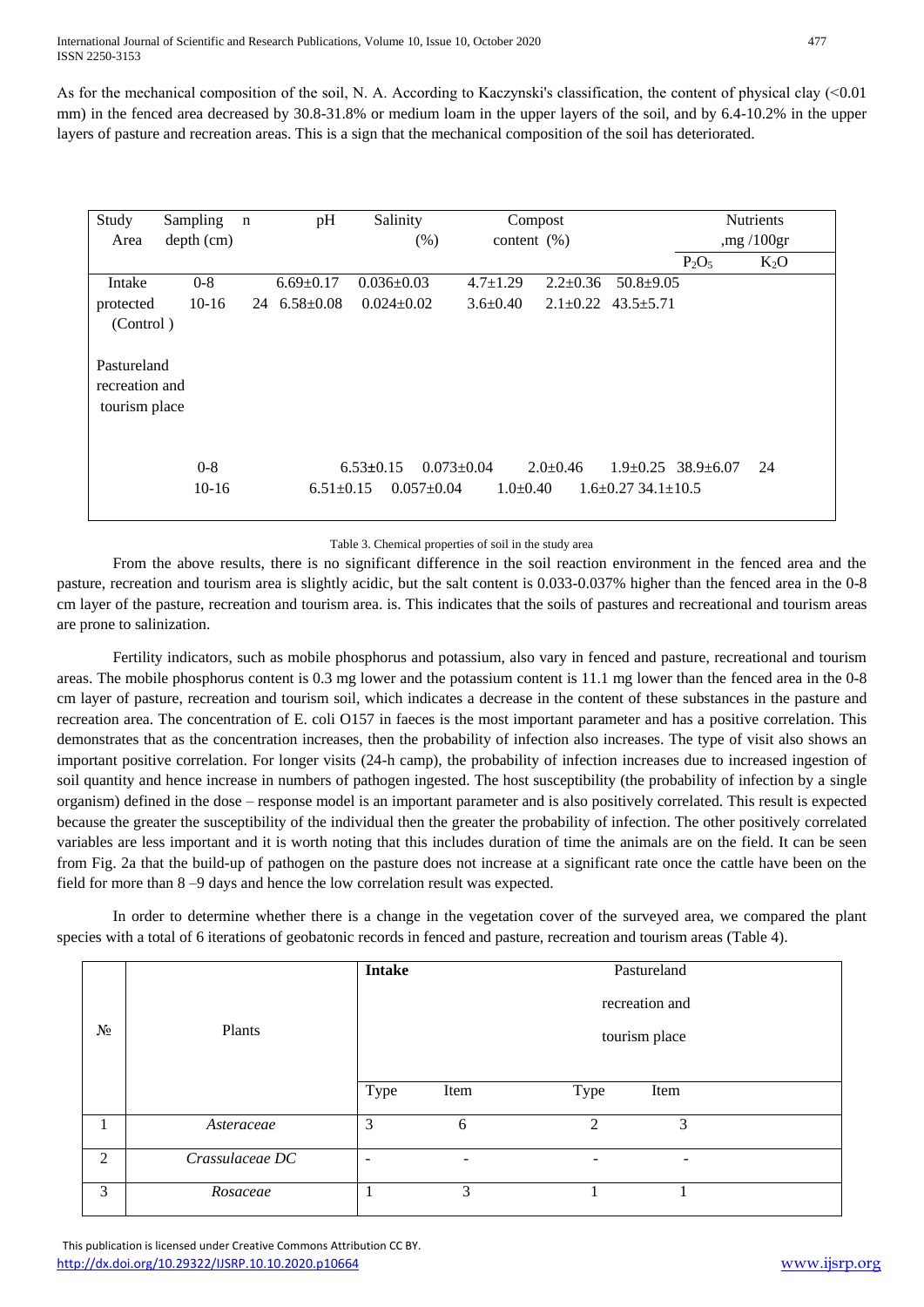| $\overline{4}$  | Fabaceae                    | $\overline{2}$  | 6                        |                          |                          |  |
|-----------------|-----------------------------|-----------------|--------------------------|--------------------------|--------------------------|--|
| 5               | Liliaceae                   | $\mathbf{1}$    | $\overline{3}$           | 1                        | $\overline{2}$           |  |
| 6               | Poaceae                     | $\overline{5}$  | 6                        | 1                        | $\overline{4}$           |  |
| $\overline{7}$  | Chenopodiaceae              | $\mathbf{1}$    | 1                        | $\mathbf{1}$             | 1                        |  |
| $\overline{8}$  | Caryophyllaceae             | $\mathbf{1}$    | $\overline{2}$           |                          |                          |  |
| 9               | <b>ThymelaceaeJuss</b>      | $\mathbf{1}$    | $\mathbf{1}$             | 1                        | $\mathbf{1}$             |  |
| 10              | Plantaginaceae              | $\mathbf{1}$    | $\mathbf{1}$             | $\mathbf{1}$             | $\mathbf{1}$             |  |
| 11              | Lamiaceae                   | $\mathbf{1}$    | $\overline{2}$           | $\mathbf{1}$             | $\mathbf{1}$             |  |
| 12              | Scrophulariaceae            | $\overline{3}$  | $\overline{5}$           |                          | L.                       |  |
| 13              | Rubiaceae                   | $\mathbf{1}$    | $\mathbf{1}$             | $\blacksquare$           | ÷                        |  |
| $\overline{14}$ | Polygonaceae                | $\overline{2}$  | $\overline{2}$           | $\overline{\phantom{a}}$ | $\blacksquare$           |  |
| $\overline{15}$ | <b>Brassicaceae Burnett</b> | $\blacksquare$  | $\overline{\phantom{a}}$ | $\blacksquare$           |                          |  |
| 16              | <b>BoraginaceaeJuss</b>     | ÷,              | $\overline{\phantom{a}}$ | $\blacksquare$           | ÷,                       |  |
| $\overline{17}$ | PapaveraceaeJuss            |                 |                          |                          |                          |  |
| 18              | Plumbaginaceae              | $\mathbf{1}$    | $\mathbf{1}$             | L.                       |                          |  |
| $\overline{19}$ | EuphorbiaceaeJuss           | $\overline{a}$  | L.                       | L.                       | ÷                        |  |
| $\overline{20}$ | RanunculaceaeJuss           | $\overline{a}$  | $\frac{1}{2}$            | ÷,                       | $\overline{\phantom{a}}$ |  |
| 21              | Dipsacaceae                 | 1               | $\mathbf{1}$             | $\overline{\phantom{0}}$ | $\blacksquare$           |  |
|                 | Total                       | $\overline{25}$ | 41                       | $\overline{9}$           | 14                       |  |
|                 | $T-1.1 - 4$ D1.             |                 |                          |                          |                          |  |

Table 4. Plant species in the study area

According to the above results, 25 species and 41 species of plants were registered in the area protected for more than 10 years, and 9 species and 14 species of plants were registered in the areas with pastures, recreation and tourism [8, 10].

Based on the results of the above study, we compared the changes in soil and vegetation in the area with the following key indicators (Table 5).

| Судалгааны<br>талбай                     | pH     | Pulp, % |     |      | Nutrients(mg/100<br>gr)<br>$P_2O_5$ | $K_2O$ | Volume | $(g/\mathrm{sm}^3)$<br>weight | $-0.05$ MM<br>Sand<br>$\overline{\mathbf{C}}$ | (100.001) | Plant species |
|------------------------------------------|--------|---------|-----|------|-------------------------------------|--------|--------|-------------------------------|-----------------------------------------------|-----------|---------------|
| Intake<br>(protected more than 10 years) | 6.69   | 4.7     | 2.2 |      | 1.08<br>50.8                        | 42.9   | 9.4    | 41                            |                                               |           |               |
| Pastureland                              |        |         |     |      |                                     |        |        |                               |                                               |           |               |
| recreation and 6.53                      | 2.0    |         | 1.9 | 43.5 | 1.24                                | 41.3   | 6.8    | 14                            |                                               |           |               |
| tourism place                            |        |         |     |      |                                     |        |        |                               |                                               |           |               |
| Difference $(\% )$                       | $-2.3$ | $-2.7$  |     |      | $-13.6$ $-23.4$ $+14.8$ $+5.6$      |        |        | $-2.6$                        | $-65.8$                                       |           |               |

 This publication is licensed under Creative Commons Attribution CC BY. <http://dx.doi.org/10.29322/IJSRP.10.10.2020.p10664> [www.ijsrp.org](http://ijsrp.org/)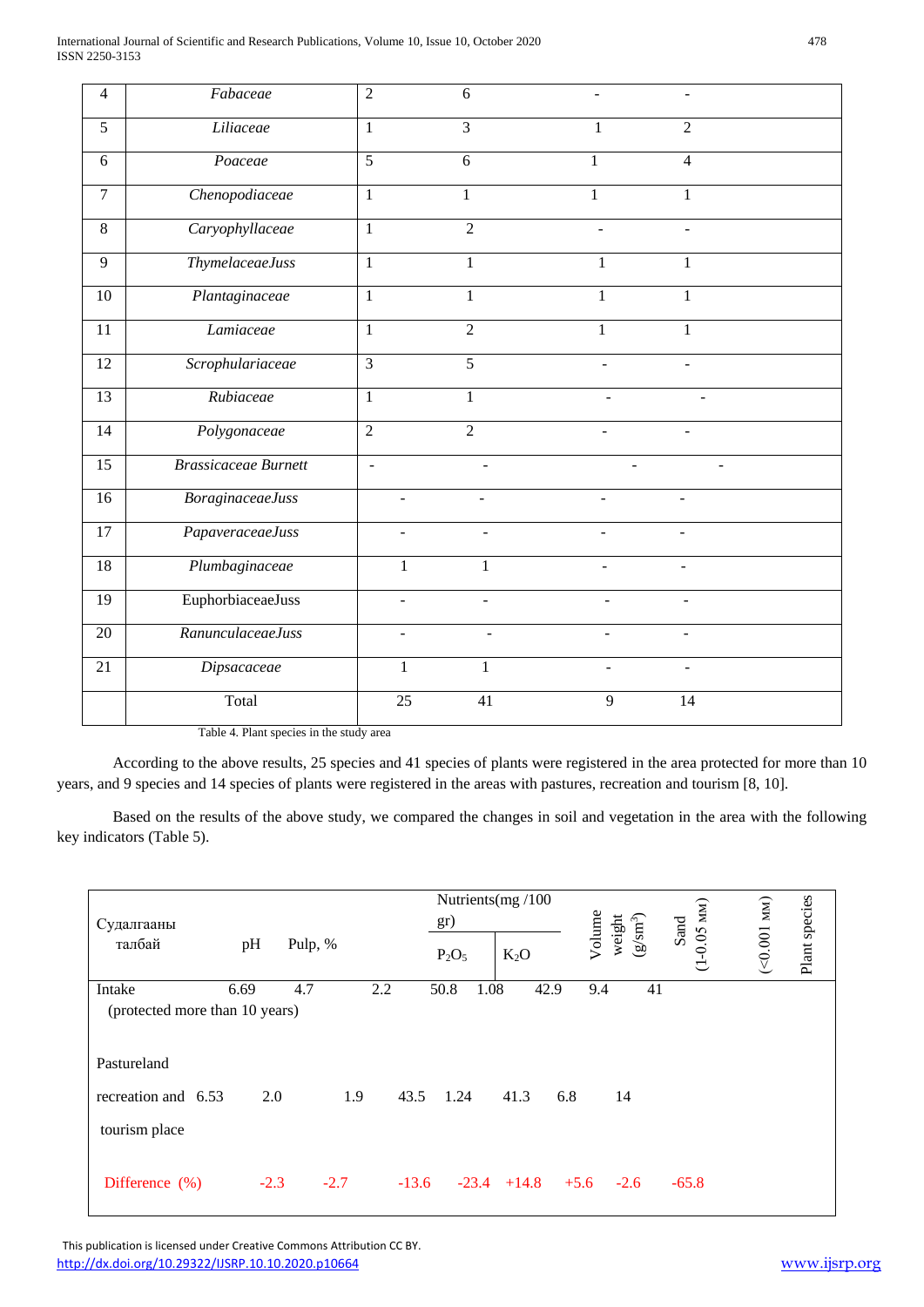International Journal of Scientific and Research Publications, Volume 10, Issue 10, October 2020 479 ISSN 2250-3153

#### Table 5. Changes in soil cover characteristics of pastures and recreational areas (0-8 cm)

As a result, the humus content in the 0-8 cm layer of pasture and recreation soil decreased by 2.7% compared to the fenced area, and the content of nutrients such as phosphorus and potassium decreased by 13.6-23.4%.

In terms of soil physical properties, the sand content of pastures increased by 14.8%, the sand content increased by 5.6%, the clay content decreased by 2.6% and the plant species composition decreased by 65.8% compared to the fenced areas of pastures and recreation and tourism areas. This suggests that the soil properties of pastures and recreational areas are being severely degraded and eroded.

#### **Conclusion**

1. The sand content increased by 5.6%, the physical clay content increased by 2.6%, and the humus content, which is the main indicator of fertility, increased by 2.7%. The content of iron, phosphorus and potassium decreased by 13.6-23.4%, respectively.

2. According to the results of the vegetation survey, the vegetation of pastures, recreation and tourism areas decreased by 16 species and 27 species compared to the fenced areas. This suggests that the soil in the area has deteriorated significantly.

#### **Discussion**

The results of the study of soil degradation in the Gorkhi-Terelj National Park are compared with the work of other researchers and the results of the study. These include:

D. Dorjgotov (1986, 2003) A detailed soil study was conducted in Mongolia to determine each soil type. According to his research, the humus content in the 0-10 cm layer of dark brown mountain soil is 3.4-5.6%, and the reaction medium is neutral to pH 6.9-7.0. In terms of particle composition, sand and light loam (<0.01 mm fraction 16-22%, <0.001 mm fraction 2-10%) have mechanical components. In our study, the humus content was 2-4.7% in the 0-8 cm layer of dark brown mountain soil, the reaction medium was weakly acidic pH 6.5-6.6, and the light clay loam in terms of particle composition  $\langle 0.01 \text{ mm}$  percentage was 24.4-30.8%, <0.001 mm- 6.8-9.4%) of the mechanical components.

D. According to Avaadorj's researchers (1990-2000), the humus content of dark brown mountain soil is 2.07-3.24%, while in our study it is 2-4.7%.

#### References

[1] Avaadorj D., Odgerel B., (2014) Soil science. Ulaanbaatar. x 115-165

[2] Avaadorj. D., Odgerel B., Battulga O., (2012) Soil science practice and laboratory work. Ulaanbaatar. x 78-84

[3] Грубов В. И. (1982) Identification of Mongolian tubular plants. Ulaanbaatar. x 325-432

[4] GTBP., (2015) Gorkhi-Terelj National Park Management Plan. (2015-2020). Ulaanbaatar. x 18-48

[5] Odgerel B., Buyanbaatar A. (2010) Soil science. Ulaanbaatar. x 145-210

[6] Oyungerel B., others. (2012) Resource and capacity survey of tourism zones in state special protected areas. Ulaanbaatar. x 5- 10, 31-33, 46-52

[7] Purevsuren Sh. (1991) Changes in the properties of chestnut soils in the agrocoenosis. Author's abstract.

[8] Lkhamsuren B., Purevsuren Sh., Odgerel B., (2016) Comparative results of agrochemical properties of pasture forest steppe zones with protected fields (for example, Gorkhi-Terelj National Reserve). Eurasian Union of scientists.M., Pp 96-98

[9] Lkhamsuren B., Purevsuren Sh., Odgerel B., (2017) Results of soil degradation studies in the National Park (on the example of the SPA). Doctoral dissertation. Ulaanbaatar. x 64-66, 71-72Burghardt W (1994) Soils in urban and industrial environments. J Plant Nutr Soil Sci 157:205-214

Beylich A., Oberholzer HR., Schrader S., Hoper H., Wilke BM. (2010) Evaluation of soil compaction effect on soil biota and soil biological processes in soils. Soil Till Res 109:133-143

Maas S., Scheifler R., Benslama M., Crini N, Lucot E., Brahmia Z., Benyacoub S., Giraudoux P. (2010) Spatial distribution of heavy metal concentration in urban, suburban and agricultural soils in a Mediterranean city of Algeria. Environ Pollut 158:2294- 2301